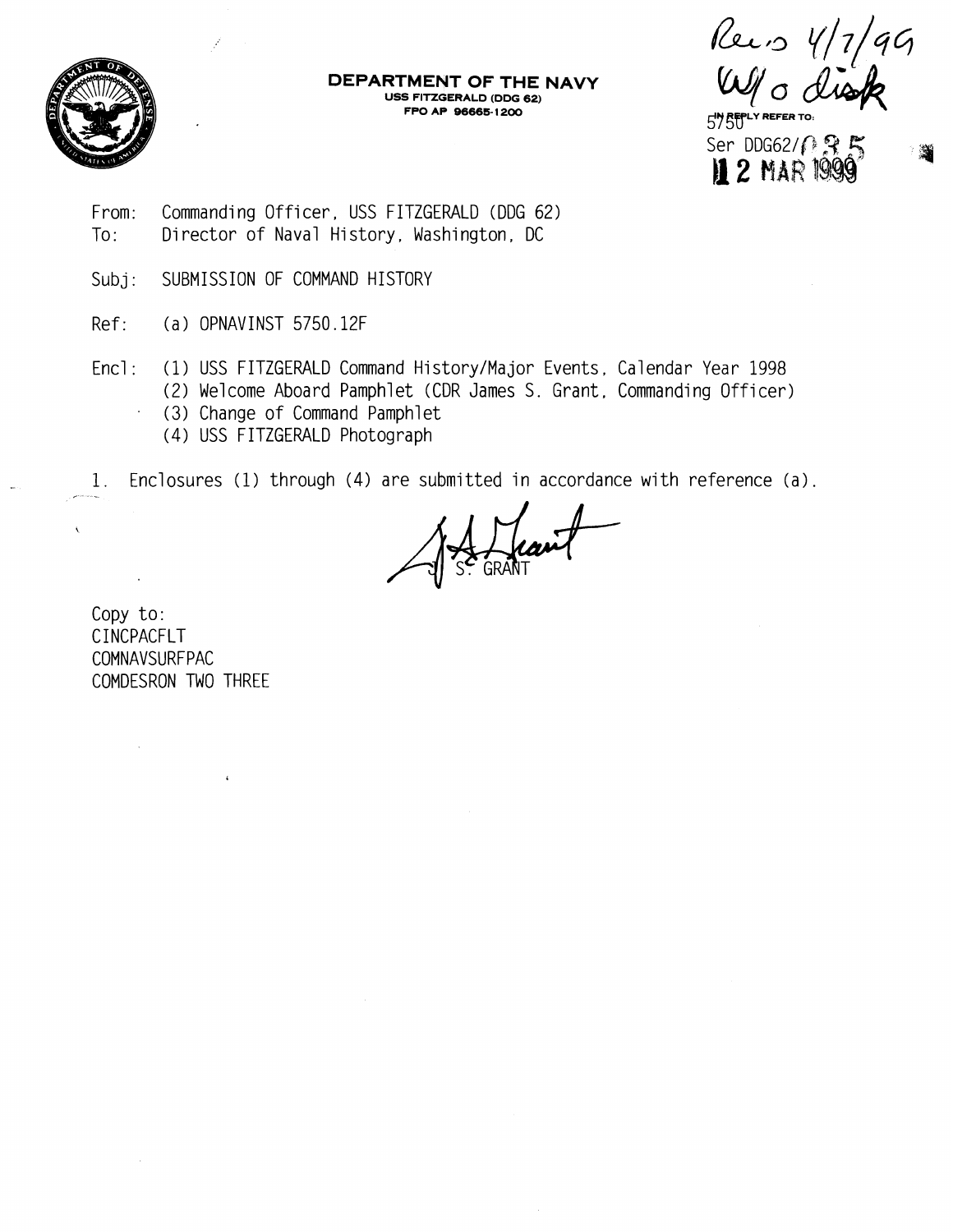## COMMAND HISTORY USS FITZGERALD (DDG 62) JANUARY 1, 1998 TO DECEMBER 31, 1998

## 1. Command History and Organization

The mission of USS FITZGERALD (DDG 62) is to conduct prompt, sustained combat operations at sea in support of U.S. national policy. She is equipped to operate in a high density, multi -threat environment as an integral member of a carrier battle group. surface action group or underway replenishment group. In addition to her own self-defense capabilities in anti -air warfare (AAW), undersea warfare (USW) and anti -surface warfare (SUM) . FITZGERALD can effectively provide local area protection to the battle group, surface action group or other ships .

USS FITZGERALD (DDG 62) is homeported in San Diego, CA, and assigned to Destroyer Squadron Twenty-Three. USS FITZGERALD was commanded by CDR C. W. Martoglio from April 30, 1997 to October 23, 1998, and is currently commanded by CDR J. S. Grant.

2. Chronology of major events.

USS FITZGERALD's 1998 OPERATIONAL SCHEDULE

| 01-05 January          | Inport, San Diego, Holiday Stand-down              |
|------------------------|----------------------------------------------------|
| 06-09 January          | Underway, SOCAL OPAREA                             |
| 10 January-01 February | Inport, San Diego, SRA Phase 2                     |
| 02-08 February         | Inport, San Diego, CART II                         |
| 09-12 February         | Underway, SOCAL OPAREA                             |
| 13 February-01 March   | Inport, San Diego, Tomahawk Material Certification |
| 02-08 March            | Inport, San Diego, TSTA I                          |
| 09-13 March 2001       | Underway, SOCAL OPAREA, USW Training               |
| 14-15 March            | Inport, San Diego                                  |
| 16-19 March            | Underway, SOCAL OPAREA, MISSILEX                   |
| 20-21 March 2001       | Inport, San Diego                                  |
| 22-27 March            | Underway, CONSTELLATION Battle Group COMPTUEX      |
| 28 March-05 April      | Inport, San Diego, TSTA II                         |
| 06-13 April            | Inport, San Diego, CSRR                            |
| 14 April               | Underway, SOCAL OPAREA, CSRR                       |
| 15-20 April            | Inport, San Diego, CSRR                            |
| 21-23 April            | Underway, SOCAL OPAREA, TSTA II                    |
| 24-27 April            | Inport, San Diego                                  |
| 28-30 April            | Underway, SOCAL OPAREA, TSTA II                    |
| $01 - 03$ May          | Inport, San Diego                                  |
| $04 - 06$ May          | Underway, SOCAL OPAREA                             |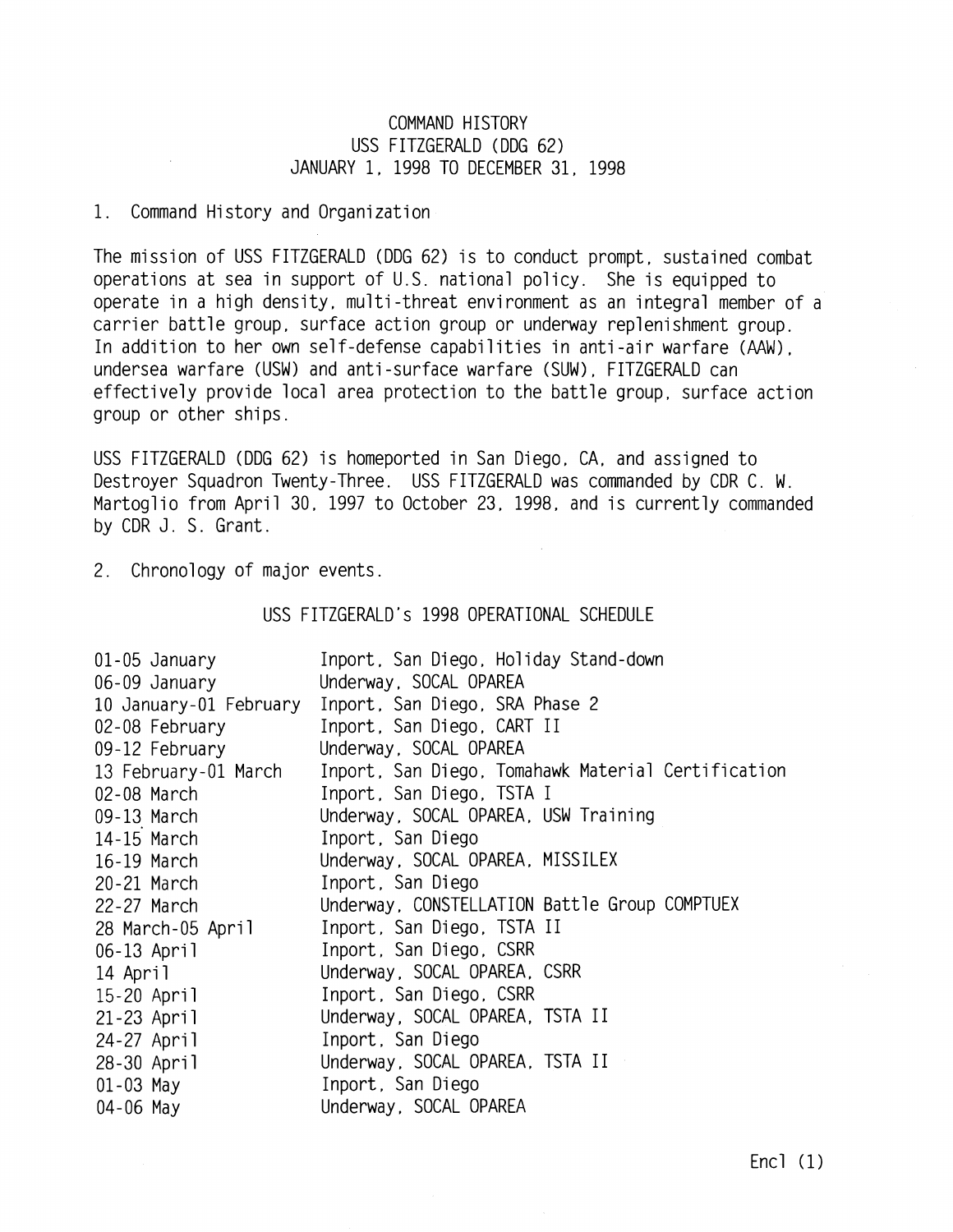07-15 May 16-26 May 27-29 May 30 May-01 June 02 - 04 June 05-09 June 10-12 June 13-14 June 15-16 June 17-24 June 25-26 June 27-28 June 29-30 June 01-13 July 14-16 July 17-19 July 20 July 21 July-11 August 12-14 August 15 August - 14 September 15-24 September 25 September-04 October Inport, San Diego 05 October 06-07 October 08 October 09 October - 04 November 23 October 05 November 06 November 10 November-03 May 14- 18 November 22 November 02-07 December 08-13 December 18 December 18-22 December 22-28' December 29 -31 December Inport, San Diego, ECERT COMDESRON 23 Embarked Underway. SOCAL OPAREA Inport, San Diego Underway, FEP Preparations Inport, San Diego Underway. SOCAL OPAREA, FEP Inport, San Diego Underway, SOCAL OPAREA, COMTRAMID Inport, San Diego Underway. Enroute to Santa Barbara Port Visit, Santa Barbara Underway, Return to San Diego Inport, San Diego Underway, SOCAL OPAREA , TORPEX Inport, San Diego Dependents Crui se Inport, San Diego Underway, AAW Training Inport, San Diego, MEFEX Phase II, IMAV Underway, MEFEX Phase II, Battle Group Sustainment Training Underway, Enroute to Seal Beach. Ca Inport, Seal Beach, CA, Weapons Onload Underway, Return to San Diego Inport, San Diego, Pre-Deployment Leave and Stand-down CDR James S. Grant relieved CDR Charles W. Martoglio as Commanding Officer. USS FITZGERALD (DDG 62) Fast Cruise Underway, Pre-deployment Ready-For-Sea Period Deployed, CARL VINSON Battle Group ASWEX 99-1 CHOP to SEVENTHFLT AOR Port Visit: Singapore Port Visit: Phuket, Thailand CHOP to FIFTHFLT AOR Operation Desert Fox Maritime Interception Operations, North Arabian Gulf Anchored, Bahrain Bell, Arabian Gulf

¥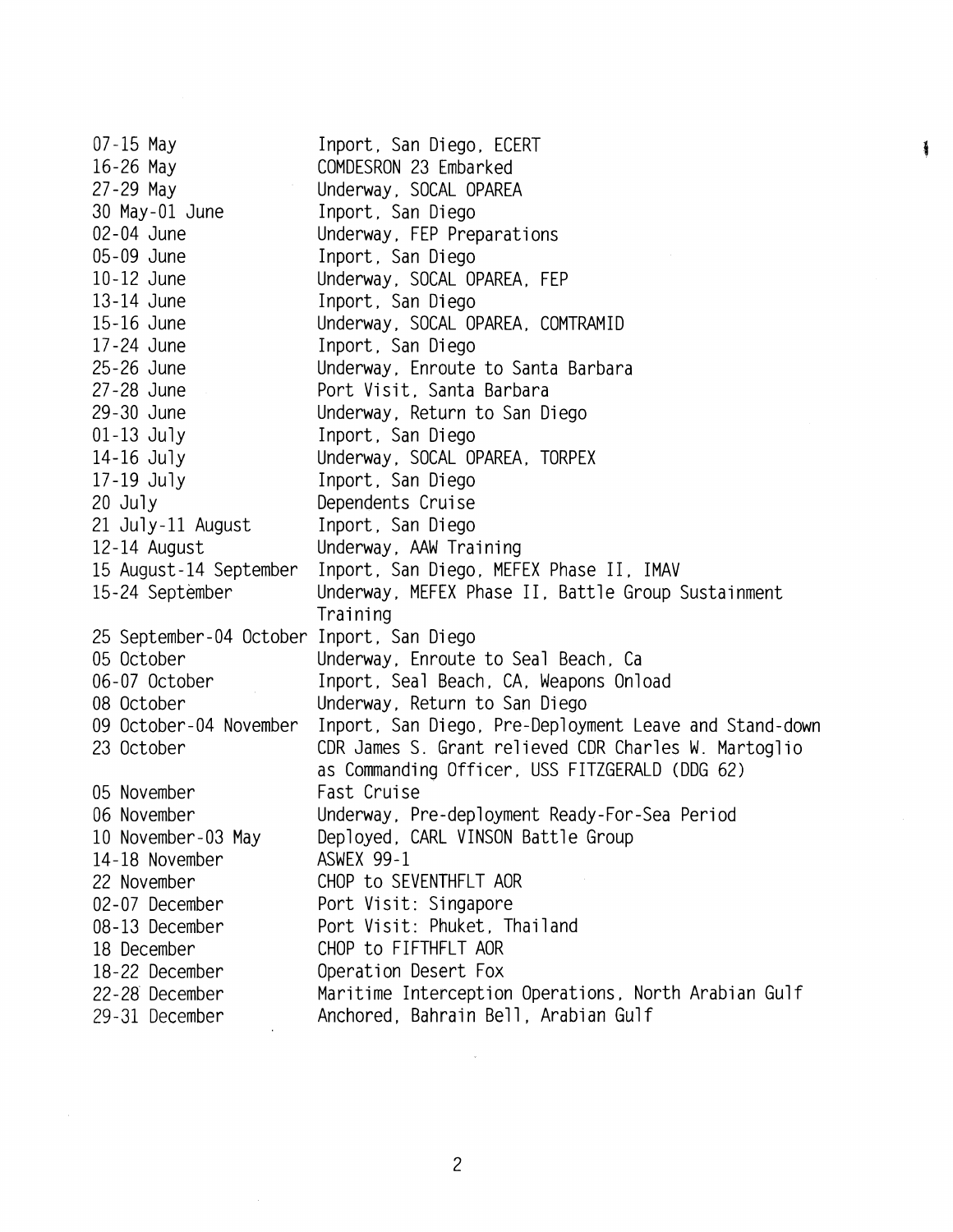## 3. Summary of Events

From starting the year with the completion of Phase Two of a Selected Restricted Availability (SRA) to finishing it off with operations in the Arabian Gulf, 1998 proved to be a successful year for FITZGERALD. In addition to the SRA. January was also the beginning of the Inter-Deployment Training Cycle (IDTC) . FITZGERALD completed the CART I1 portion of the IDTC in February with one-third of the training teams assessed at the TSTA III Level. Half of the training teams were assessed at this level by the end of the TSTA I Phase, which finished in the first week of March. The remainder of March was spent conducting both inport and at-sea combat systems training in<br>preparation for the Combat Systems Readiness Review, which was accomplished during the month of April. Throughout the course of the year, FITZGERALD excelled in numerous combat readiness evaluations, including a SM-2 BLKII engagement versus a drone, a SVTT-launched MK 46 engagement against a MK 39 target. a 5" 54 caliber gun engagement against towed air and surface targets, and a Phalanx CIWS engagement versus an towed air target. FITZGERALD finished the month of April by completing TSTA II. During May, engineering became the focus as FITZGERALD achieved engineering certification with a training program described by evaluators as the "model for the waterfront. " The intense training during the first few months of the year culminated in mid-June, when FITZGERALD set a new standard by successfully completing the Final Evaluation Problem in only two days, a feat never accomplished by a DDG-51 class ship in San Diego. In addition, FITZGERALD accomplished this feat in only half the underway time normally required. At the end of June, FITZGERALD made a port visit to Santa Barbara, CA, and on July 20, 1998, the crew welcomed friends and family in FITZGERALD as part of a one-day dependent cruise. In preparation for the upcoming deployment, FITZGERALD spent much of August working with the other members of the Carl Vinson Battle group and the Middle East Expeditionary Force. In mid-September, FITZGERALD was underway conducting battle group operations , such as fl ight control , communications training and combined force operations, with USS CARL VINSON Battle Group. FITZGERALD got underway again in early October to finish final preparations for the deployment with a weapons onload at Seal Beach, CA. Upon return from Seal Beach, FITZGERALD entered a four-week leave period. On October 23, 1998, CDR James S. Grant relieved CDR Charles W. Martoglio as Commanding Officer in a ceremony held at Naval Station, San Diego. After a one day ready-for-sea cruise on November 6, 1998, FITZGERALD deployed with the CARL VINSON Battle Group to the Arabian Gulf. The initial phase of the deployment concentrated on battle group support operations, including Anti-Submarine Warfare Exercise 99-1, during which FITZGERALD excel led and was recognized for her exceptional ASW capabilities. After brief port visits to Singapore and Phuket, Thai land, FITZGERALD began the remaining portion of the voyage to the Gulf. On December 16, 1998, FITZGERALD was ordered to flank speed and arrive at the Gulf to immediately support OPERATION DESERT FOX, the strike mission against Iraq

3